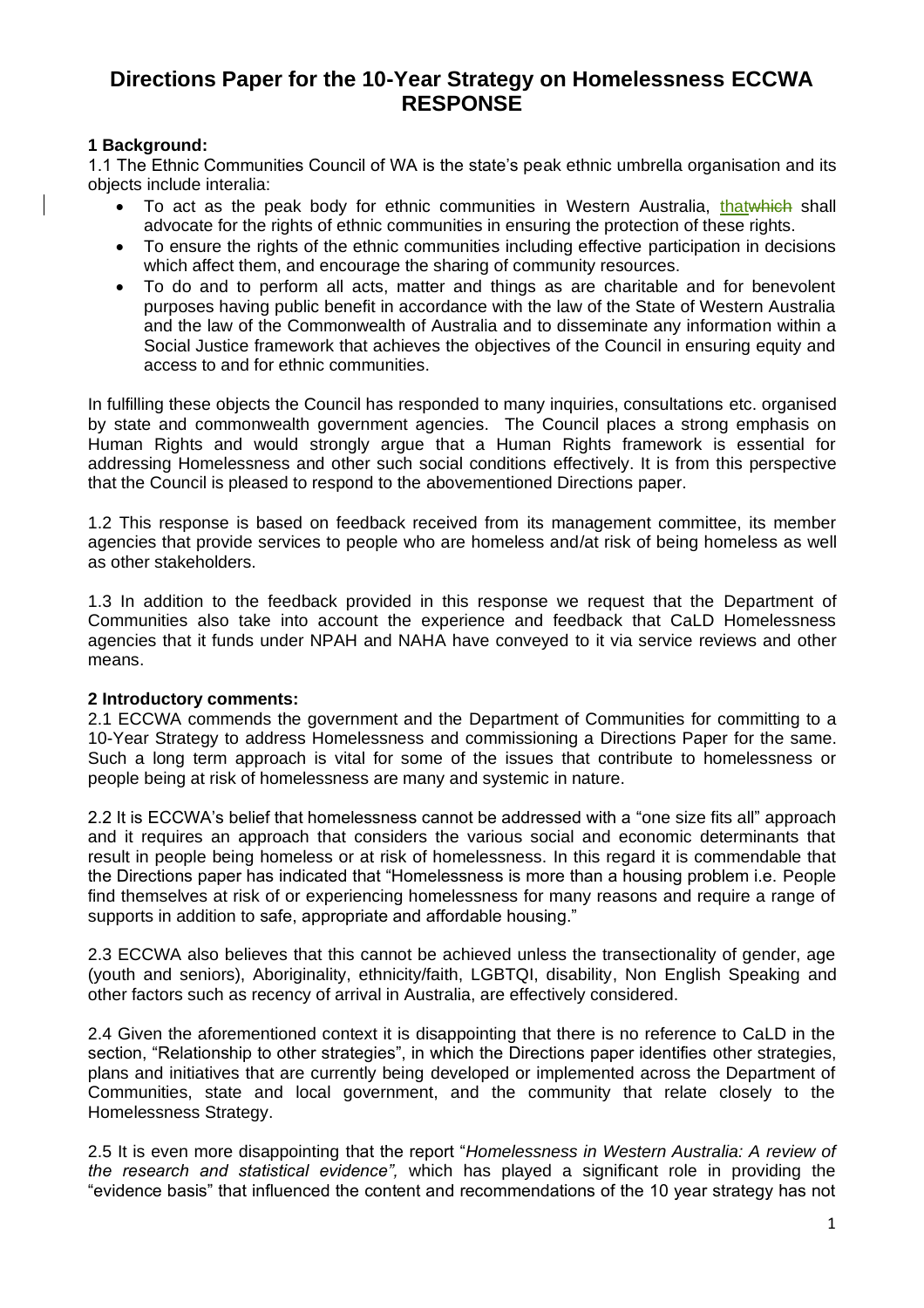addressed the issues of CaLD homelessness adequately. It did not even have a definition of CaLD and it ignored the CaLD data that it could have easily accessed via the Department of Communities SHIP database. That report also made no reference to the multiculturalism framework that WA has had since former Premier the Hon. Geoff Gallop introduced namely the Multiculturalisam Charter, the Anti-Racism Strategy, the Language Services policy and the Substantive Equality policy.

2.6 Finally and most importantly, the glaring absence of CaLD membership in the Supporting Communities Forum-State Homelessness Strategy Working Group is unconscionable i.e. it has 20 members but not even one from the CaLD/Multicultural Sector. This also highlights the woeful under representation of the CaLD/Multicultural sector in the Supporting Communities Forum which does not have a CEO from that sector, in sharp contrast to all other sectors. This situation is much worse when you consider the composition of the Key Stakeholders presumably identified by the Working Group. ECCWA is not mentioned under Peak bodies but there is a reference to the Multicultural Services Centre of WA, which is not a peak body and in any case was not involved in this exercise as a key stakeholder. No CaLD housing services provider is mentioned under NAHA/NPAH funded bodies. There is also no mention of the Minister for Citizenship and Multicultural Interests and the Office of Citizenship under "Ministers" and State and Local Government" respectively. Another notable omission in the consultative mechanism is the absence of ECCWA and or a CaLD Housing Services provider in the Housing Advisory Round Table.

The cumulative impact of all of the above is one of the main reasons why the Directions paper and the 10 year strategy have failed to adequately capture the extent and nature of CaLD homelessness and how best it can be addressed.

# **3 Supporting Communities Forum- State Homelessness Strategy Working Group**

It is pleasing that Homelessness was identified by the Premier as a key priority for the Forum in 2018 and government procurement process of community services was one of the seven working groups that were established by the Forum. The stated Purpose of this working group is, "To develop a project plan that provides an overview of four sub-projects identified to enable effective implementation of the Delivering Community Services in Partnership Policy 2018."

"The project areas include:

- 1. Co-design in a Procurement Context;
- 2. Practice Review; and
- 3. Co-commissioning / Group Buying and Integrated Services.
- 4. Outcomes based procurement practices (on hold)."

"The Key stakeholders are dependent on the specifics of each project and may include inter alia Not-for-profit community services organisations and Not-for-profit community services peak bodies." Astoundingly, ECCWA has not been included in the latter and it is not aware of any CaLD services provider being involved in the capacity of the former.

#### **4 Scale of the problem**

The Directions paper has some interesting statistics regarding the above and in relation to People from culturally and linguistically diverse backgrounds, it states that they **"**make up a significant minority of people accessing homelessness services. In 2017–18, 12.7% of people accessing specialist homelessness services in Western Australia identified as being born overseas. The top three regions that people were born were Sub-Saharan Africa (563 people), Oceania and Antarctica (508 people) and South-East Asia (444 people).

ECCWA believes the extent of homelessness amongst people of CaLD background would be significantly higher when you also consider the situation of older people, those suffering from mental health conditions and women and children affected by family and domestic violence. The Directions paper notes that **"**Family and domestic violence is the leading cause of people seeking assistance from specialist homelessness services in Western Australia. In 2017-18, 45% of people who accessed specialist homelessness services in Western Australia had experienced family and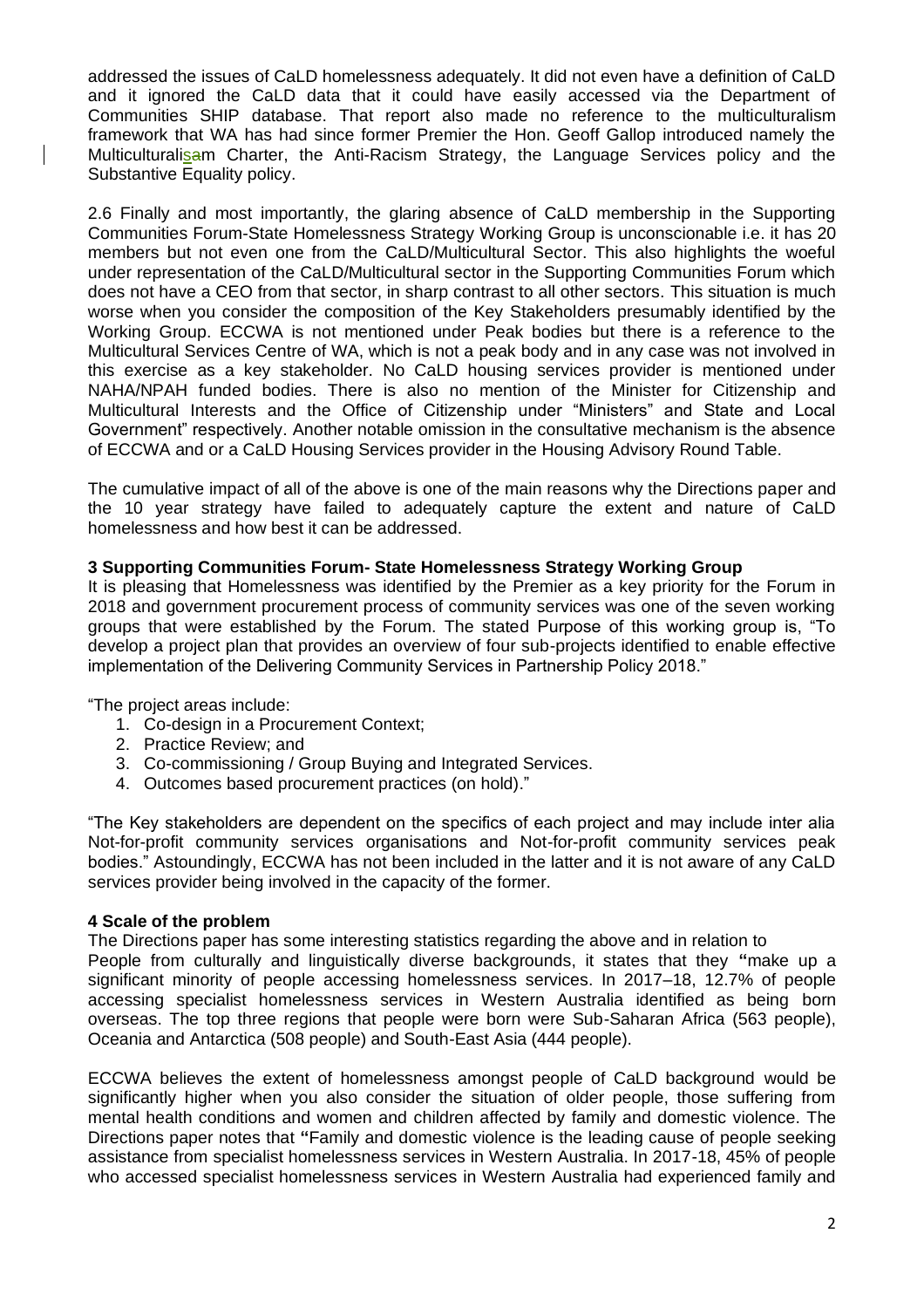domestic violence." ECCWA understands a significant proportion of women using the services of Refuges are from CaLD backgrounds and this is also not mentioned in the Paper.

In the case of people of CaLD background secondary rather than primary homelessness is more frequent and this has not been captured adequately in any of the reports/data that have been included in the Directions paper.

#### **5 Brief Response to Summary of key findings of Consultations**

#### **5.1 Homelessness looks different in every community**

ECCWA agrees with the above but there are other factors besides those mentioned under it i.e. geography, climate, demographics, the local economy, acute shortage of housing etc. Secondary homelessness leading to unsustainable overcrowding is highly prevalent within certain CaLD groups especially from new and emerging communities.

# **5.2 A range of housing options are needed**

ECCWA agrees with the above for as described by the Directions paper "People who are homeless or at risk of experiencing homelessness are a diverse group with highly individualised needs. We accordingly support the points made under this section but do wish to emphasise the CaLD communities are heterogeneous and their housing related factors should also be taken into account.

# 5.3 **Make services accessible and integrated**

This is an extremely important point and unless services collaborate and work together, provision of holistic, wrap-around support that addresses the needs of families and not just individuals, will not become a reality.

# **5.4 Government agencies need to work together to reduce barriers**

ECCWA wishes to emphasise the importance of the above and in addition to the barriers identified in this section we wish to draw attention to the barriers that people of CaLD backgrounds face including limited access to income security for various reasons relating to residency, visa types etc., low proficiency in English, lack of access to interpreters, inability to navigate a complex unfamiliar system, racism and discrimination etc. A glaring omission in this section is the importance of ensuring that OMI which is unfortunately not located within the Department of Communities is involved in a much more substantial way in the work that government departments do regarding homelessness.

# 5.5 **Need to become more culturally aware and trauma-informed**

Whilst all providers need to become more culturally aware and trauma-informed it is pleasing to note that the Directions paper has acknowledged that "Aboriginal people and people from culturally and linguistically diverse backgrounds **need a choice** between accessing specialist or mainstream services. There is also an acute need for more interpreters for Aboriginal people and people from culturally and linguistically diverse backgrounds to improve access to services.

Meaningful choice will not be available if the policy of mainstreaming is implemented mindlessly and if place-based service provision ignores the reality of the demographic distribution of CaLD and indigenous communities i.e. a much wider interpretation of "place" has to be adopted to ensure this is effectively addressed and government procurement policies should be such that specialist services i.e. "indigenous and CaLD controlled" agencies are considered preferred service providers for such services and are not forced to compete with mainstream providers on an unequal footing.

The Department of Community Development (a previous iteration of the Department of Communities) to its credit (some ten years ago) ensured that the tender for one of nine Homelessness services was worded such that the successful applicant was a "CaLD controlled" agency. Such an approach needs to continue if people from culturally and linguistically diverse backgrounds do have a meaningful choice between accessing specialist or mainstream services.

# 5.6 **Shelter and safety is a priority for people who are sleeping rough**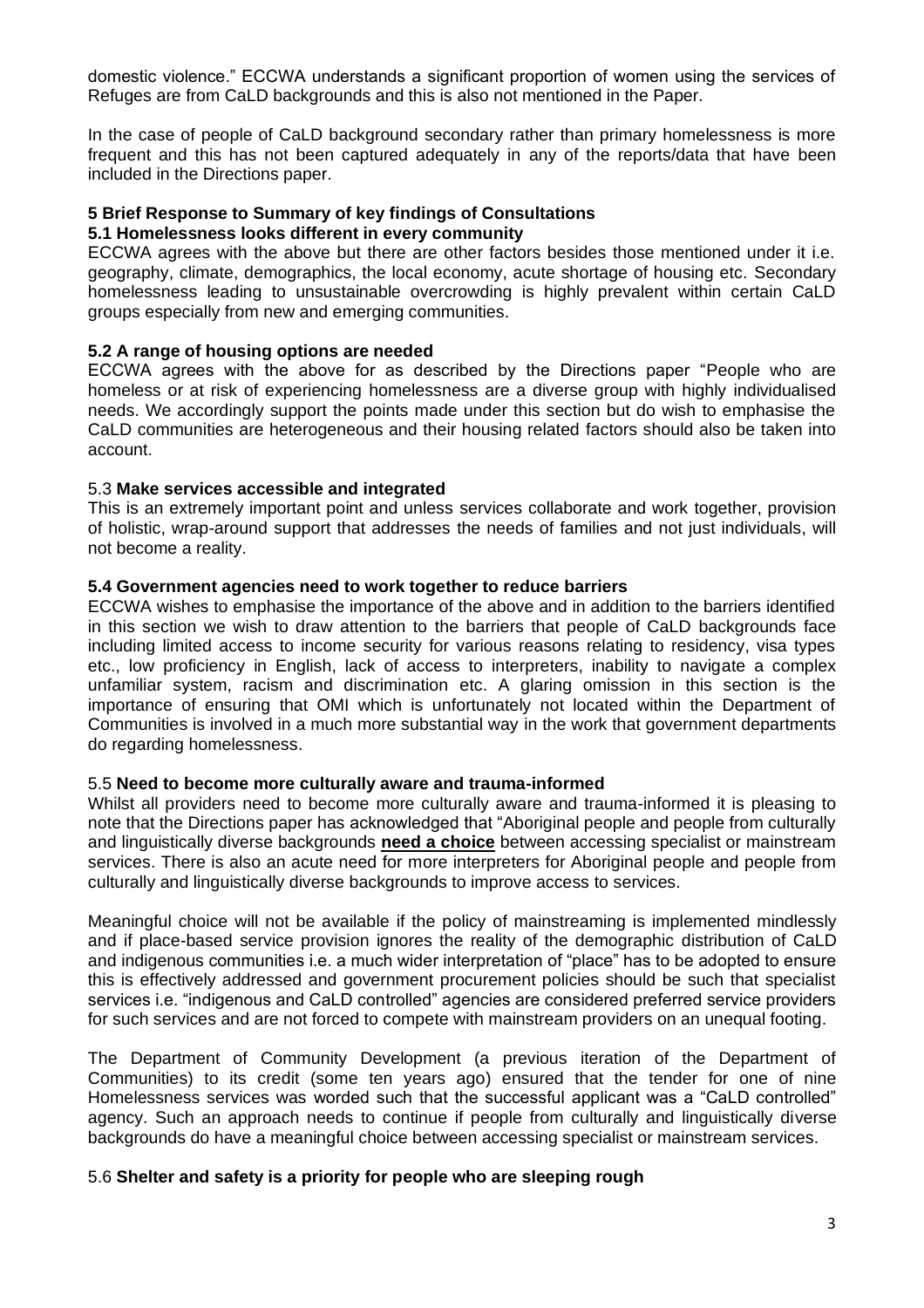ECCWA agrees with the above and strongly supports the need for more low-barrier accommodation so that it can be accessed by people with mental health issues, people affected by alcohol and other drugs and young people. We note that older people, and people of indigenous and CaLD backgrounds are not specifically referred to and this should be addressed.

# **5.7 Services should be person-centred, with the flexibility to help people for as long as they need it**

ECCWA strongly supports the above and the importance of "the needs of the individual being at the centre of responses to homelessness—supports should be tailored to the needs of the individual rather than a one-size-fits-all approach. We reiterate the point made under point 5.5 i.e. This will not happen if the policy of mainstreaming is implemented mindlessly and if place based service provision ignores the reality of the demographic distribution of these communities i.e. a much wider interpretation of "place" has to be adopted to ensure this is effectively addressed and government procurement policies should be such that specialist services i.e. "indigenous and CaLD controlled" agencies are considered preferred service providers for such services and are not forced to compete with mainstream providers on an unequal footing.

ECCWA also strongly supports the view that there should not be time limits on the provision of accommodation or support services. Services must have the flexibility to be able to assist an individual for as long as they need to help prevent people cycling through repeat episodes

# **5.8 Give communities a say in designing their own solutions**

The above is very important and as pointed out in an earlier section this has not eventuated in the case of CaLD communities. This needs to happen if for no other reason, as the Directions paper states, "Just as the experience of homelessness was different in each region, so were the solutions needed to tackle it. People—including people with lived experience of homelessness emphasised that they wanted their voices to be listened to and to be active partners in developing solutions for their community."

#### **5.9. Integrated and accessible mental health and drug and alcohol services are vital**

The above is critically important and has ECCWA's unreserved support. In the case of CaLD communities it is not just the integration that is important but the woeful lack of culturally and linguistically appropriate mental health, suicide prevention and drug and alcohol services.

# **6 Future Directions**

ECCWA's responses to the proposed vision, principles and focus areas for the Strategy are summarised below

# **6.1 Vision**

The proposed vision i.e. "Everyone has a place to call home and is supported to achieve stable and independent lives" is commendable and ECCWA supports it unreservedly.

# **6.2 Principles**

ECCWA believes that all principles mentioned in the Directions paper are important and is in agreement with what has been conveyed under the following:

- a) Ending homelessness is everyone's responsibility
- b) Housing is a foundation for life
- c) People's needs are at the heart of our responses
- d) There is a No Wrong Door approach to service delivery
- e) The right solutions are delivered in the right places
- f) We do what we know works
- g) We hold ourselves accountable for achieving outcomes.

We would like to emphasise from the perspectives of ensuring right solutions are delivered in the right places and that people are provided with appropriate and timely assistance regardless of where they enter the homelessness system, mainstream services have to be complemented by services provided by Indigenous and CaLD controlled agencies.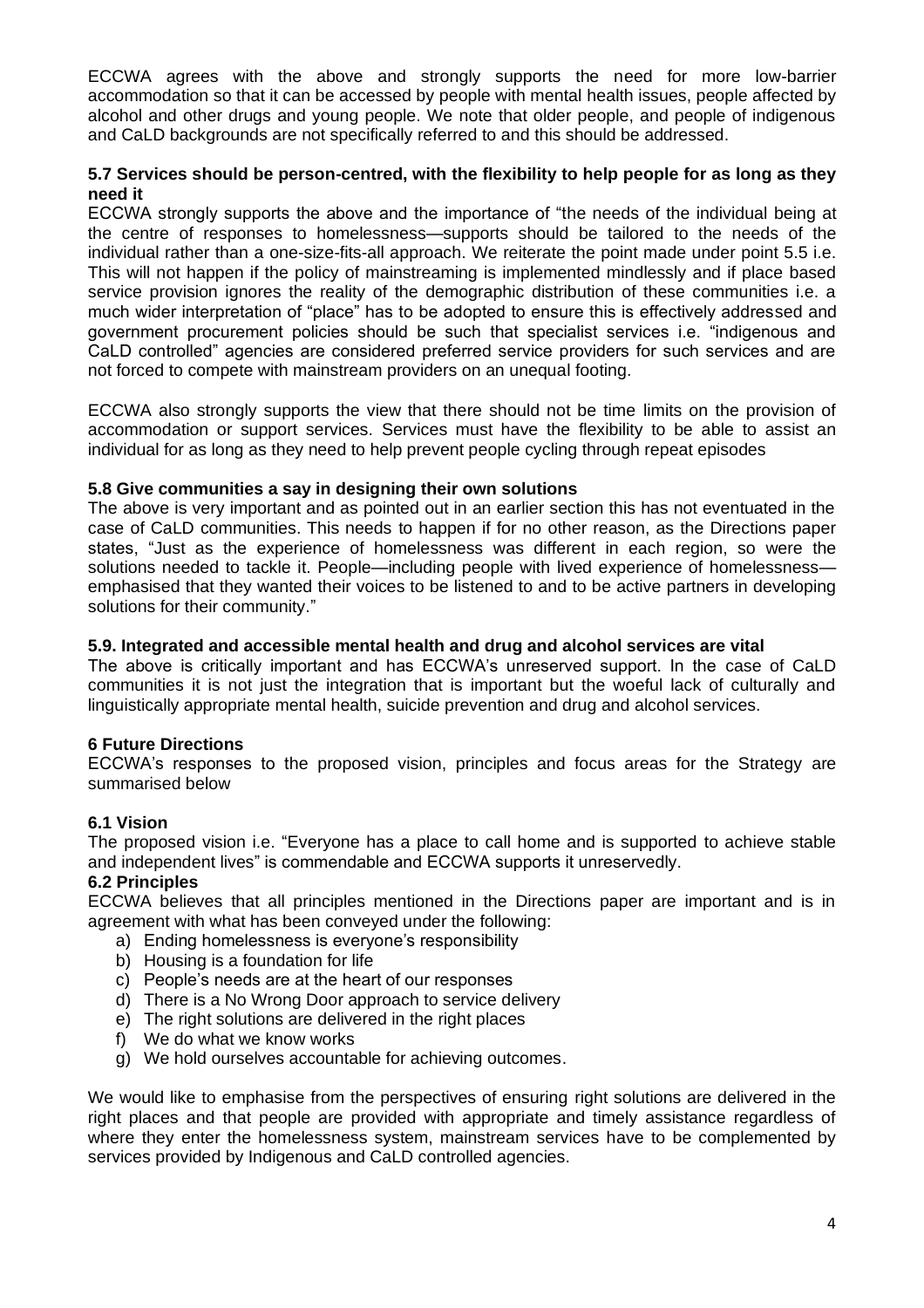As mentioned in the Directions paper co-designing with consumers and communities and Innovation are important. Not much has happened in the CaLD space with regard to the former and in the case of the latter there has been no encouragement according to a member agency for its innovative My Home project which has saved the taxpayer millions of dollars in bed days saved, by Graylands patients being provided supported accommodation in the community.

We strongly recommend consideration of the following principles.

- In accordance with the human rights framework that we referred to in our introduction, we believe inclusion of access to safe, appropriate and affordable Housing as a human right is warranted.
- Equitable Funding and Representation which reflects the diversity of the homeless and at risk of becoming homeless populations and the capacity to address this diversity and represent the views and concerns of this population by Indigenous and CaLD controlled agencies. The representation should extend to the Supporting Community Forum, HART, the Homelessness Strategy Working Group and other mechanisms set up for this purpose.

# **6.3 Focus Areas**

#### **Focus Area 1: Sustainable pathways out of homelessness**

**Direction 1.1: Create and trial different types of housing and accommodation that addresses the diverse needs of people across the homelessness continuum**

This is a very important strategy to significantly reduce homelessness. However, sustainable pathways out of homelessness are dependent on a number of factors, including employment, and income security, especially when a person is unemployed or under employed; physical and mental health, family and domestic violence etc.

As stated in the Directions paper, "Intergenerational aspect to homelessness is a reality and the evidence demonstrates that experiencing homelessness as a child or young person makes someone more likely to experience homelessness as an adult.

So ECCWA strongly supports "Investing in young people and families to prevent homelessness among adults and look to strengthen responses to youth homelessness." CaLD young people are arguably in a more vulnerable situation, if you consider that inter-generational issues are compounded by their growing up with Australian "norms", whilst their parents may not be,

Another disturbing trend has not been covered and that is the increasing number of single older women being homeless or at risk of homelessness and the need to address their situation. Actions being considered under this direction make no direct mention of the homelessness related to CaLD people.

It is refreshing to note that looking at new, evidence-based housing models for Western Australia has been included as an action item. In this regard we would recommend consideration of "purpose built facilities for Shared Housing" and the "My Home" project that a member agency has been implementing for several years with absolutely no government funding.

We also recommend the continuation of the ARPP, and looking at ways to make Home ownership/retention more affordable. The Key start scheme currently does not have provision for a mortgage to be taken out for upgrading a house if the owner is not already a Key Start customer.

#### **Direction 1.2: Make more beds available in low-barrier crisis and short-term transitional Accommodation**

ECCWA supports the above and the actions being considered to achieve it.

# **Direction 1.3: Improve service delivery through innovation and collaboration**

We strongly support the above and whilst we are pleased to note that "the Strategy will seek innovative solutions to improve service delivery and make services more coordinated and personcentred", we are disappointed that innovative projects such My Home has not attracted any funding to date, especially given that it can be substantially expanded and the agency concerned is prepare to do it if funding is made available for the same.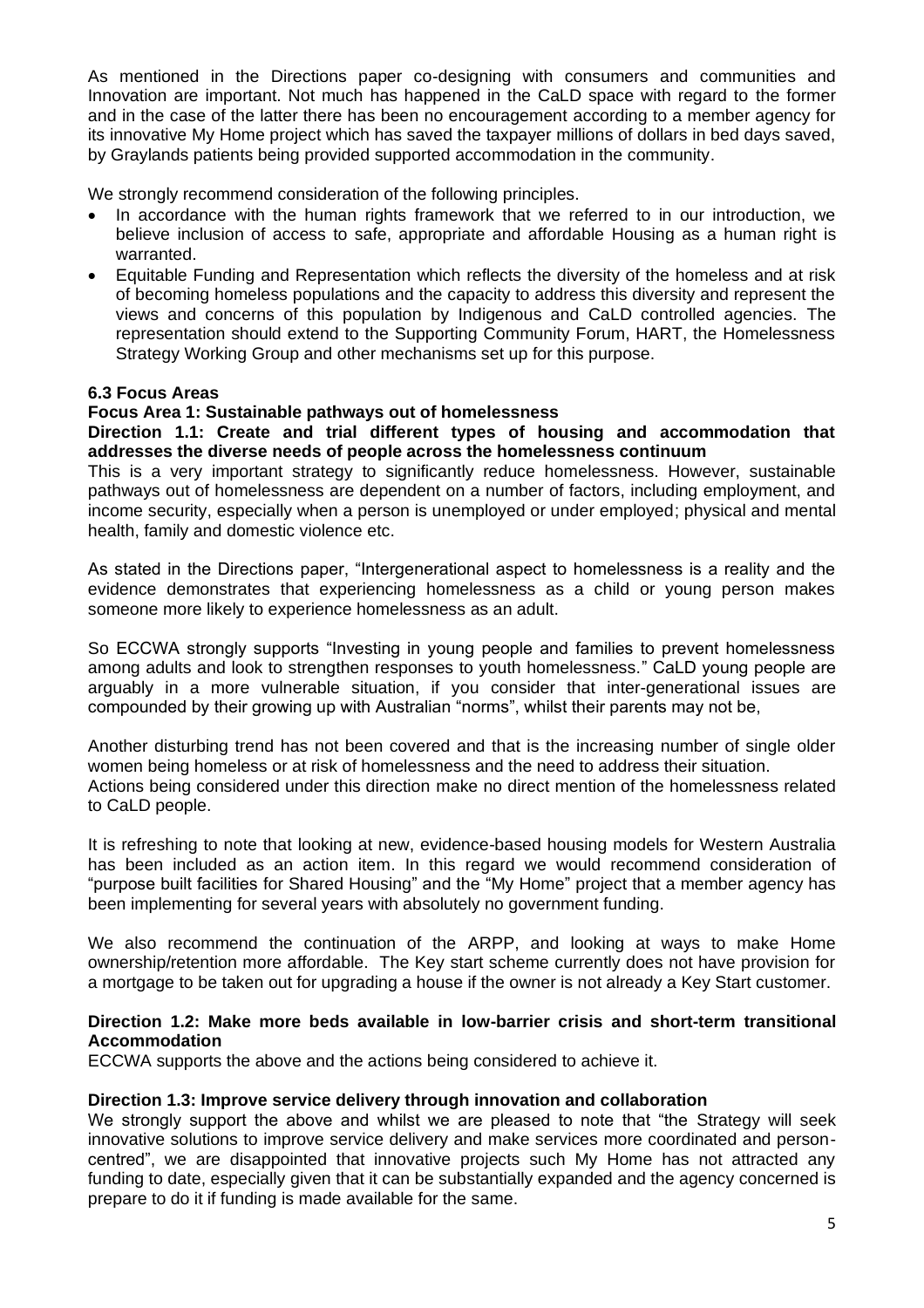# **Focus Area 2: Prevention and early intervention**

#### **Direction 2.1: Focus on families and young people to break cycles of homelessness**

We support the above and note that cohorts such as refugees and asylum seekers have not been included under the actions being considered with regard to gaps in services.

# **Direction 2.2: Better support for people who have recently exited homelessness or whose tenancies are at risk**

We strongly support the above and are pleased to note that under actions being considered under this direction include more Aboriginal housing support workers; and ensuring that support services are culturally appropriate and meet the needs of Aboriginal people and people from culturally and linguistically diverse backgrounds including delivery by Aboriginal Community Controlled Organisations. We wish to emphasise that delivery of services by CaLD Community Controlled Organisations should be included in this section.

#### **Direction 2.3: No exits into homelessness from government institutions including prisons, hospitals and out-of-home care**

We strongly support the above and wish to make the following points. CaLD specific support services are currently not available for people exiting prisons and mental health institutions. These need to be included under a**ctions being considered under this direction.**

# **Focus Area 3: System transformation**

# **Direction 3.1 No Wrong Door Approach to Service Delivery**

We agree that the current homelessness service system as difficult to navigate, with people being passed between services and having to tell their story multiple times.

We agree that the main elements that should underpin a No Wrong Door approach are:

- 1. Individuals experiencing or at risk of homelessness can access the support they need quickly and easily
- 2. Needs are assessed at the first point of entry. If assistance cannot be provided an individual will be directly connected to a service that will support them
- 3. Parts of the system are connected so that people do not need to tell their story multiple times
- 4. Workers are appropriately trained and organisations are resourced to deliver a No Wrong Door approach.

This underscores the importance of ensuring that indigenous and CaLD controlled agencies are equitably represented in the service system especially from the perspectives of points 1-3.

#### **Direction 3.2: Implement integrated, whole-of-government responses to homelessness The above is very important and ECCWA strongly supports it and the actions being considered under this direction. Additionally we believe the following should also be included:**

- **1.** Make the collection of ethnicity data not just related to country of birth but other relevant factors such as recency of arrival, proficiency in English, need for interpreters etc. mandatory.
- **2.** The aforementioned data should be used for service planning and for procurement purposes
- **3.** Monitoring of the implementation of the state government's language services policy should be more vigorous and effective.
- **4.** Housing and related needs of CaLD communities in rural and remote areas is not well documented. Perth based multicultural service providers should be resourced to extend their services via Teleconferencing, visiting program etc. and where there is sufficient volume, local services should be established.
- **5.** Ensure that procurement policies and procedures do not hamper unfairly disadvantage CaLD providers when required to compete with large mainstream providers for not just homelessness services but **all** services relating to the determinants of homelessness. Employment and training, mental health and parenting services are three examples.
- **6.** Ensure equitable representation of CaLD peak bodies and CaLD controlled service organisations on the Supporting Communities Forum, the State Homelessness Strategy Working Group and HART.